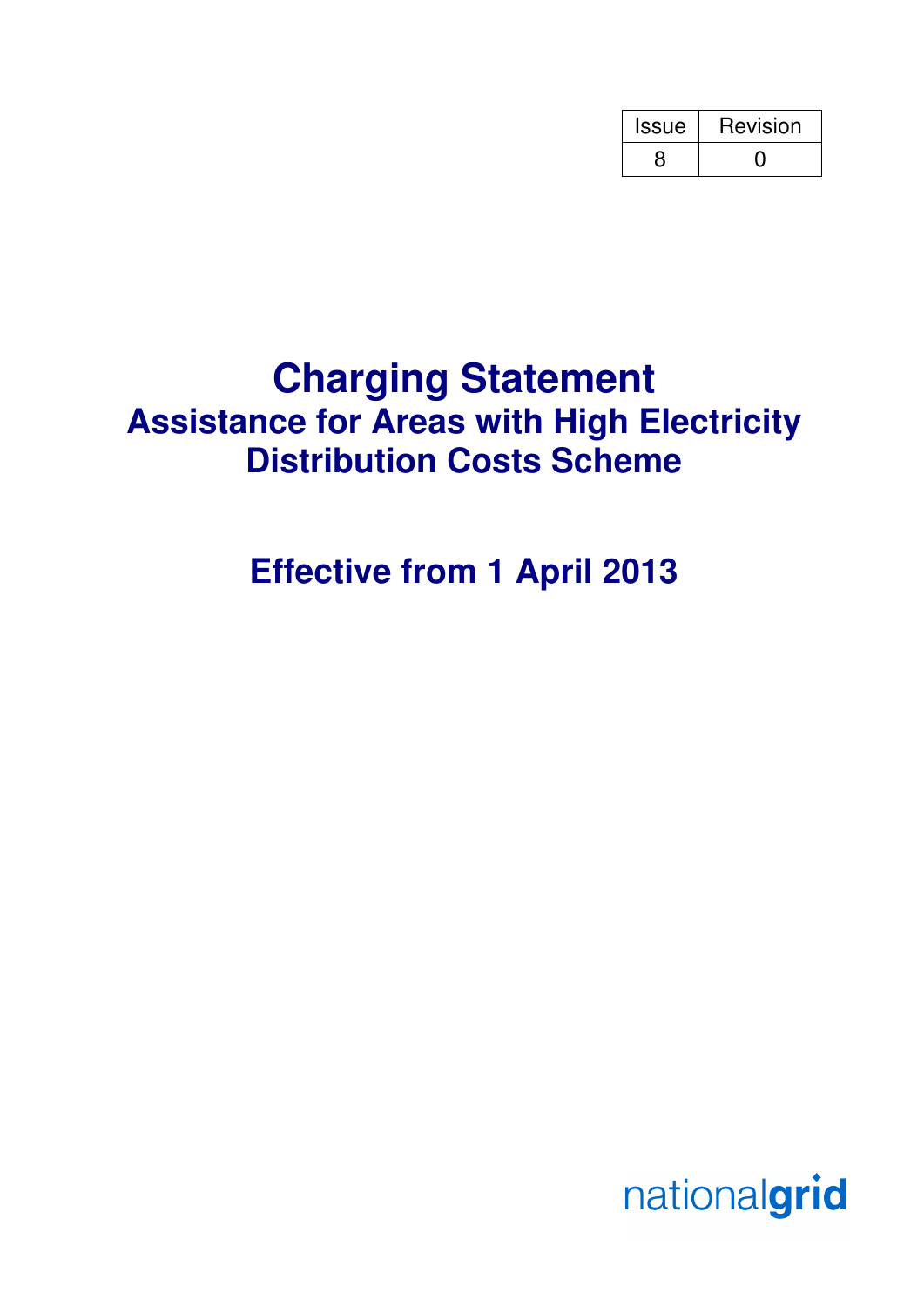# **Contents**

| <b>INTRODUCTION</b>                                                         | 3  |
|-----------------------------------------------------------------------------|----|
| <b>SCHEDULE 1</b>                                                           | 4  |
|                                                                             |    |
| <b>CHAPTER 1: PRINCIPLES</b>                                                | 5  |
|                                                                             |    |
|                                                                             |    |
| <b>CHAPTER 2: DERIVATION OF THE AAHEDC ENERGY CONSUMPTION TARIFF</b>        | 6  |
|                                                                             |    |
|                                                                             |    |
|                                                                             |    |
| <b>CHAPTER 3: LIABILITY AND SETTLEMENT</b>                                  | 8  |
|                                                                             |    |
|                                                                             |    |
|                                                                             |    |
| <b>APPENDIX 1: EXAMPLE: CALCULATION OF QUARTERLY LIABILITY</b>              | 10 |
| <b>GLOSSARY</b>                                                             |    |
| <b>INDEX TO THE ASSISTANCE FOR AREAS WITH HIGH ELECTRICITY DISTRIBUTION</b> |    |
| <b>COSTS SCHEME CHARGING STATEMENT (ISSUE 7) REVISIONS</b>                  | 16 |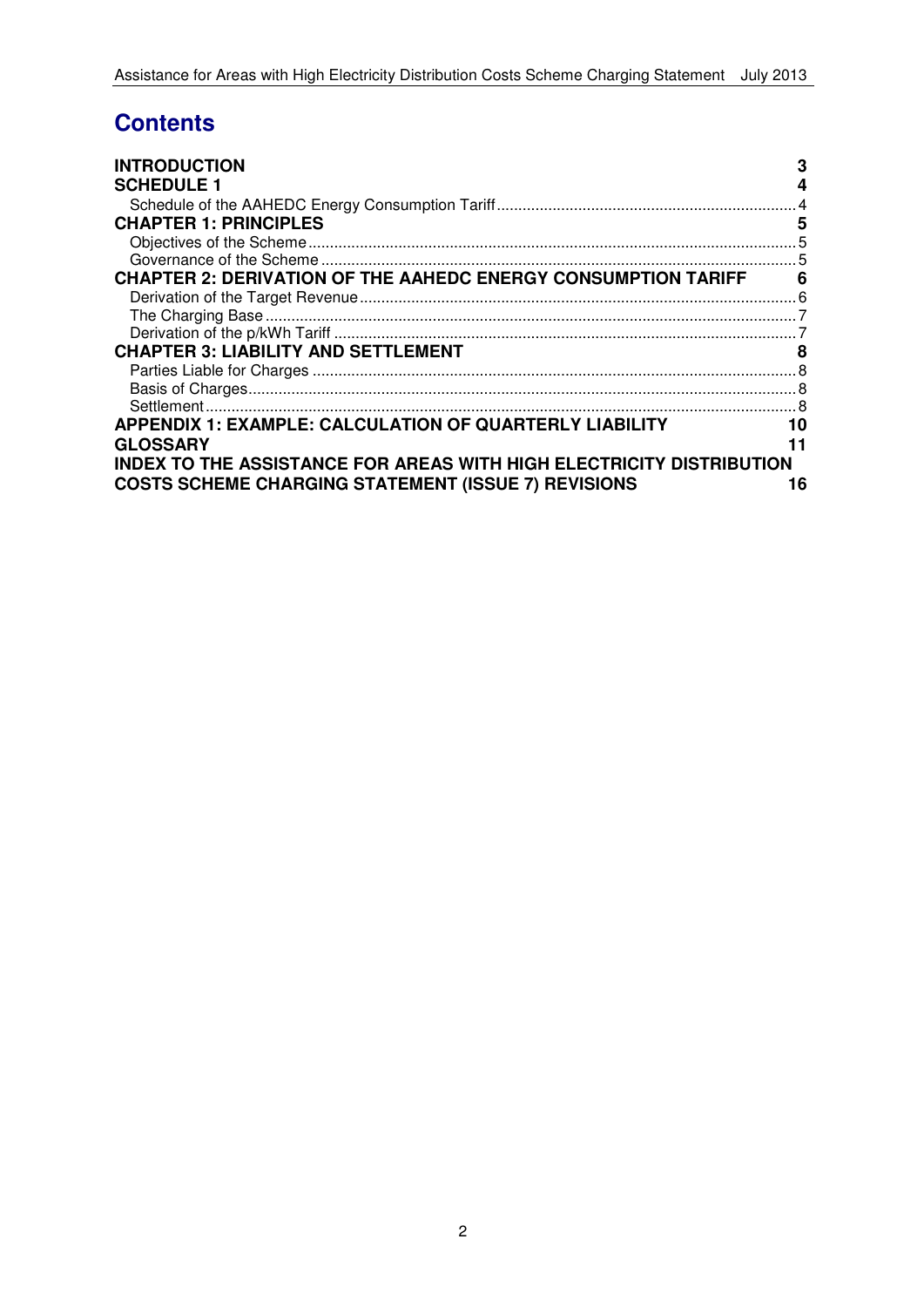### **Introduction**

This statement is published in accordance with Licence Condition C21 of National Grid's Transmission Licence.

This document sets out the energy consumption tariff relating to the Assistance for Areas with High Electricity Distribution Costs Scheme. It also describes the methods by which and principles upon which National Grid derives charges resulting from the Scheme.

This document is also available on our Charging website at:

www.nationalgrid.com/uk/Electricity/Charges/aahedc/

This Assistance for Areas with High Electricity Distribution Costs Scheme Charging Statement Issue 8 was published on 15 July 2013, but is effective from 1 April 2013. This provides one month's notice before any charges calculated using the updated tariff become due for payment.

If you require further details about any of the information contained within this document or have comments on how this document might be improved please contact our **Charging Team**, preferably by email at:

charging.enquiries@nationalgrid.com

Or at:

National Grid House Warwick Technology Park Gallows Hill, Warwick CV34 6DA

Telephone 01926 654633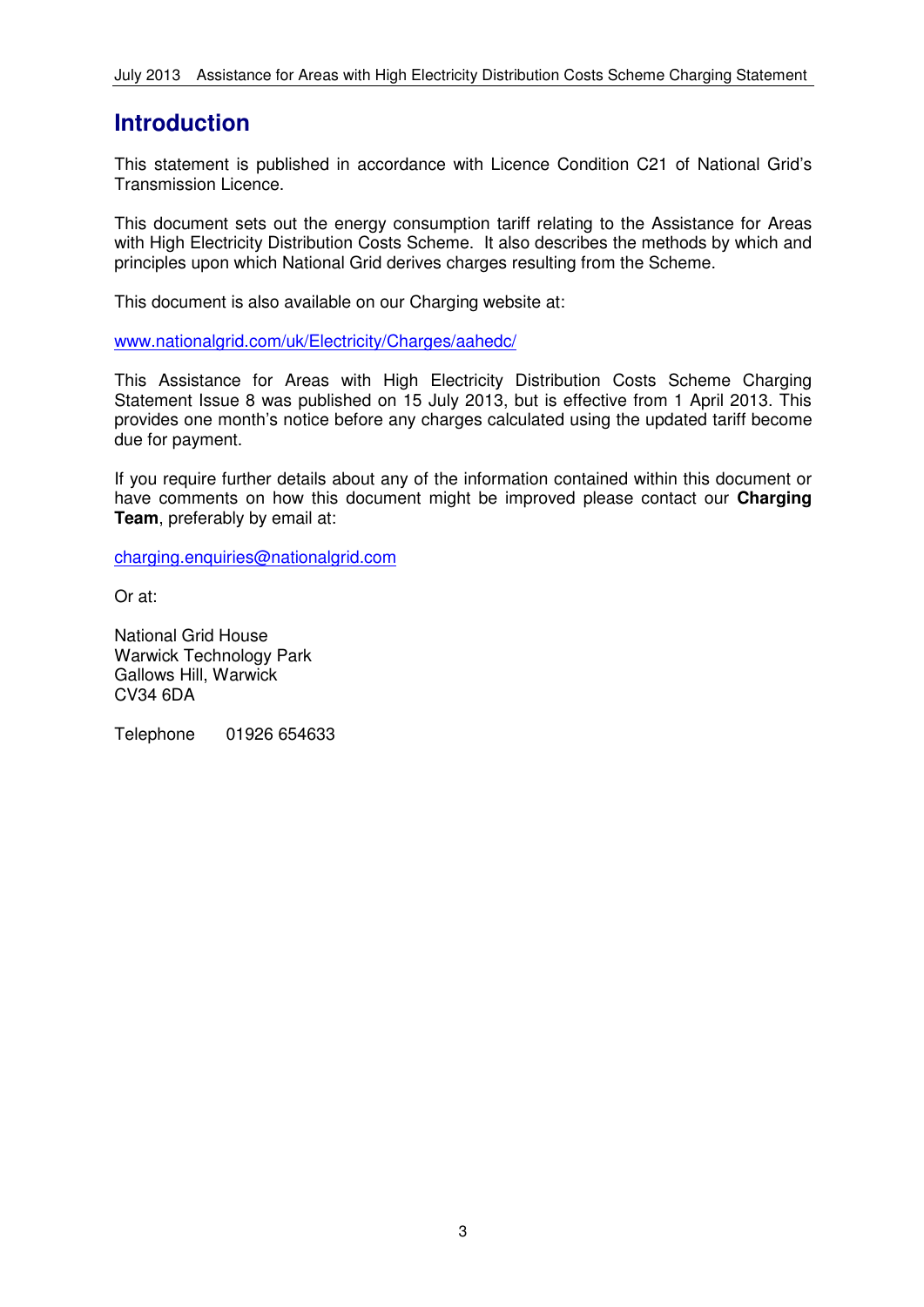## **Schedule 1**

#### **Schedule of the AAHEDC Energy Consumption Tariff**

| Year    | <b>Energy Consumption Tariff</b><br>(p/kWh) |
|---------|---------------------------------------------|
| 2013/14 | 0.018972                                    |

The tariff is based on the total energy consumption over all settlement periods. Parties attracting liability for the tariff are described in Chapter 3 of this document.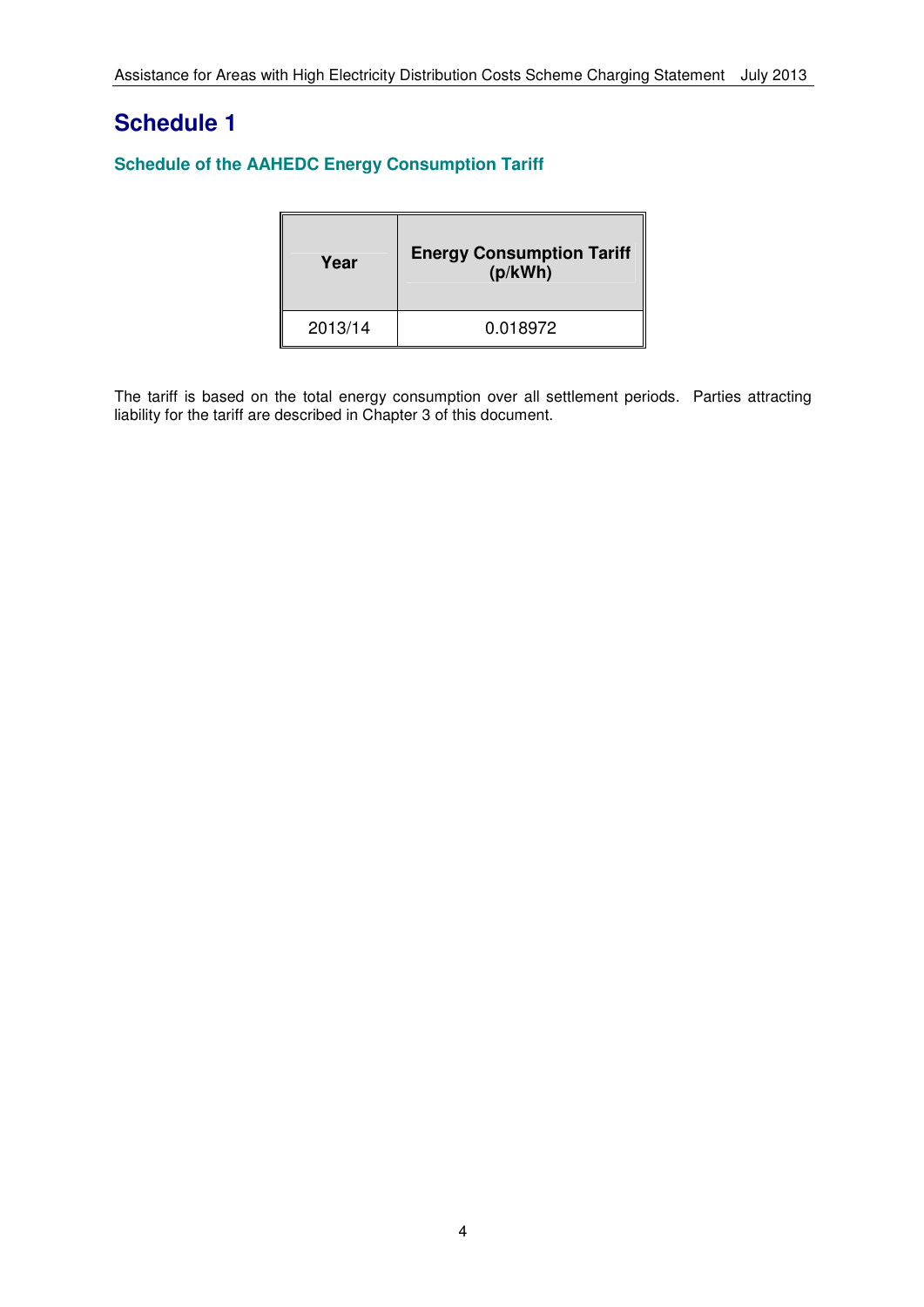## **Chapter 1: Principles**

#### **Objectives of the Scheme**

- 1.1 The Assistance for Areas with High Electricity Distribution Costs Scheme was introduced in the Energy Act 2004. It replaces an earlier arrangement, commonly referred to as "Hydro Benefit", which ended in January 2004 (although this continued on a voluntary basis until 31 March 2005).
- 1.2 The intention of the Scheme is to reduce the costs to consumers of the distribution of electricity in certain areas. Currently the only Specified Area is the North of Scotland. National Grid therefore recovers an Assistance Amount through the Scheme, which is passed to the Relevant Distributor in the Specified Area, Scottish Hydro Electric Power Distribution Ltd. This enables distribution charges to be reduced.

#### **Governance of the Scheme**

- 1.3 The Assistance for Areas with High Electricity Distribution Costs Scheme sits outside of the main contractual framework governing connection to, and use of, the transmission system (the Connection and Use of System Code, or CUSC). Similarly, the charging arrangements are not covered by the Charging Statements published by National Grid in accordance with Conditions C4, C5 and C6 of the Transmission Licence.
- 1.4 Instead, the Scheme is governed directly by Licence Conditions placed on Suppliers, Relevant Distributors, and National Grid.
- 1.5 Licensed Suppliers are obliged (by Licence Condition 30A of their Supply Licence) to pay to National Grid the tariff set out in this statement.
- 1.6 Relevant Distributors are obliged (under the terms of Licence Conditions 53A, 53B and 53C of their Distribution Licences) to apply the benefit from the Scheme to reduce the use of system charges levied on Suppliers.
- 1.7 National Grid's administration of the Scheme is covered by four Conditions in the Transmission Licence:
	- Condition C20 defines the revenue to be recovered in each year;
	- Condition C21 covers payments from Suppliers, and the preparation of this charging statement;
	- Condition C22 specifies the payments to be made to Relevant Distributors; and
	- Condition C23 sets out further reporting requirements to Ofgem and to Relevant Distributors.
- 1.8 The following sections of this statement set out in more detail how the charge is calculated, who is liable for it, and how it is settled.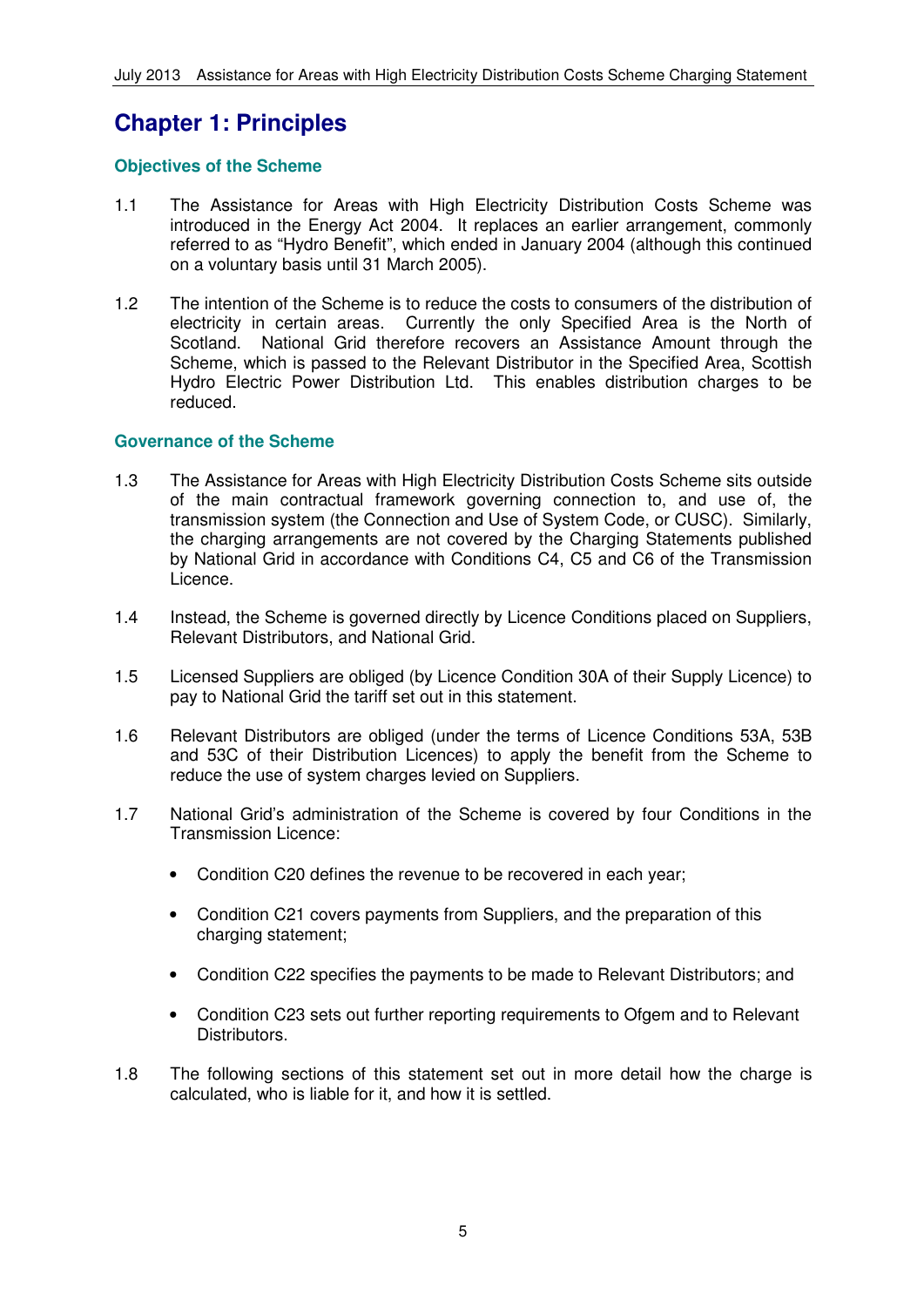### **Chapter 2: Derivation of the AAHEDC Energy Consumption Tariff**

- 2.1 The Assistance for Areas with High Electricity Distribution Costs Scheme (or "AAHEDC") Energy Consumption Tariff is calculated for each financial year. The tariff is effective from 1 April in each year, but is not published until after this date. National Grid is required to give no less than one month's notice prior to issuing the first invoice on 15 August of each year. The tariff is derived by dividing the Target Revenue by the Charging Base, as set out in detail below.
- 2.2 The mid July publication date for the final tariff is set to allow the previous year's final quarter payments to be made (around mid June, see section 3.6) in order for the Correction Amount to be calculated and hence the Target Revenue (section 2.3). However, National Grid will publish its latest forecast tariff in a draft schedule for 1 April.

#### **Derivation of the Target Revenue**

2.3 Condition C20 of National Grid's Transmission Licence defines the Total Scheme Amount in pounds sterling to be recovered each financial year, using the following formula:

 $HBM_t = A_t + HBOC_t - HBK_t$ 

**Where** 

- $HBM_t$ represents the Total Scheme Amount in relation to year t
- $A_{t}$ represents the Assistance Amount in relation to year t
- $HBOC<sub>t</sub>$ represents the Administration Allowance in relation to year t
- $HBK_t$ represents the Correction Amount in relation to year t
- 2.4 The Assistance Amount is that recovered by National Grid on behalf of Relevant Distributors. For financial year 2013/14 this will be £54.45m. This is inflated from last year's assistance amount in line with the Retail Price Index. The Assistance Amount for 2013/14 will be paid to the Relevant Distributor, Scottish Hydro Electric Power Distribution Ltd, in accordance with the following schedule:

| <b>Payment Date</b> | <b>Proportion to be Paid</b> | <b>Amount to be Paid</b> |
|---------------------|------------------------------|--------------------------|
| 15 September 2013   | 23%                          | £12,523,962.65           |
| 15 December 2013    | 22%                          | £11,979,442.53           |
| 15 March 2014       | 27%                          | £14,702,043.11           |
| 15 June 2014        | 28%                          | £15,246,563.23           |
| Total               | 100%                         | £54,452,011.52           |

2.5 The Administration Allowance is an amount of revenue that National Grid is permitted to retain in order to cover the costs of administering the scheme. In 2006/07 it was £80,000 and in subsequent years it has been inflated in line with the Retail Price Index to the current level of £101,033.02.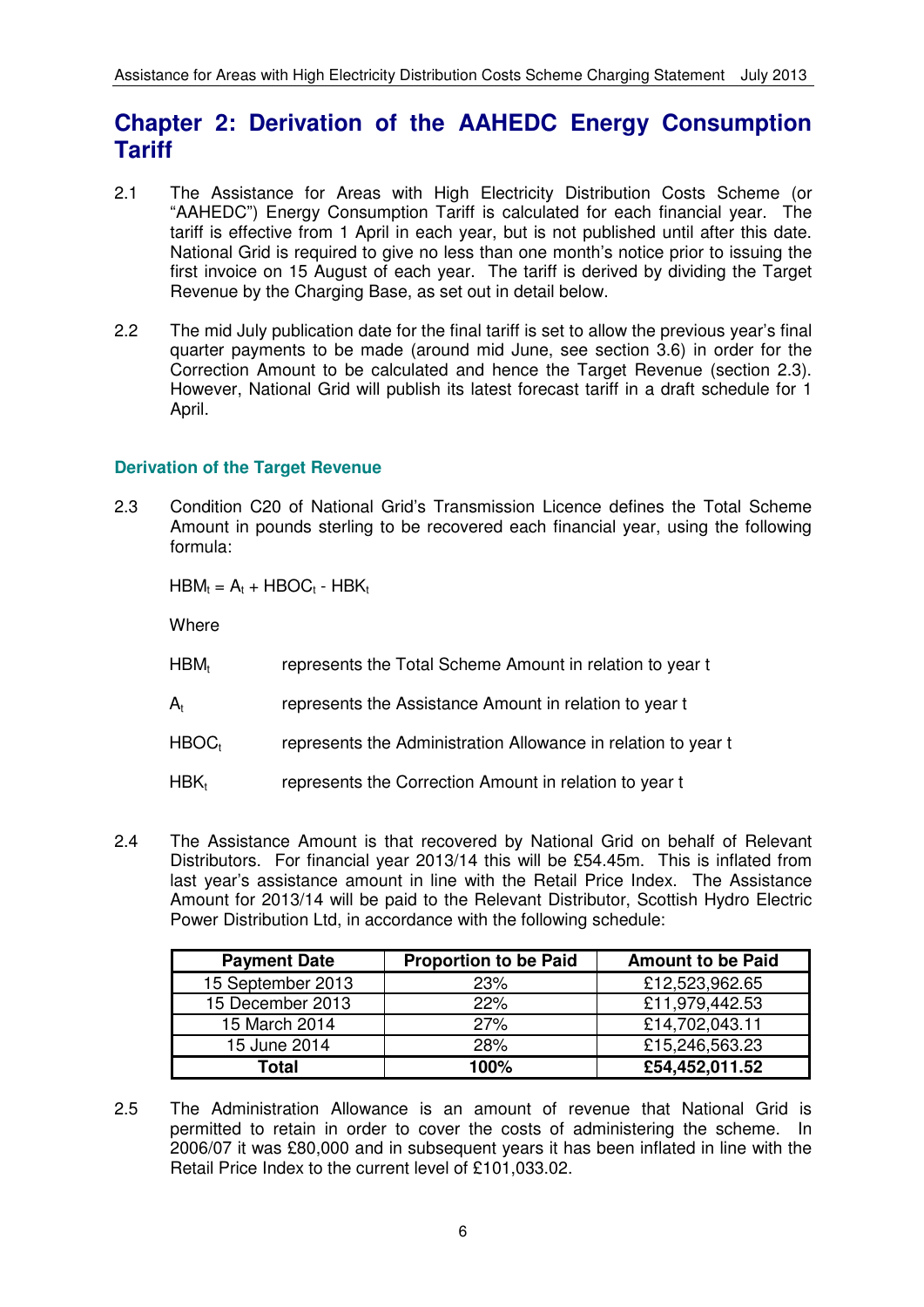2.6 The Correction Amount is the difference between the Total Scheme Amount in the previous year and the income received from the Scheme in that year, adjusted with an allowance for interest at Barclays Bank Base Rate.

#### **The Charging Base**

2.7 The Charging Base is National Grid's forecast of the total energy to be consumed by customers of Licensed Suppliers across all GSP Groups in the relevant financial year. Further detail regarding the exact liabilities incurred by Suppliers can be found in **Chapter 3: Liability and Settlement**.

#### **Derivation of the p/kWh Tariff**

2.8 The p/kWh energy consumption tariff is calculated as follows:

p/kWh Tariff = <u>HBM<sub>t</sub> \* 100</u>  $HBCB<sub>t</sub>$ 

**Where** 

- HBM<sub>t</sub> represents the Total Scheme Amount in relation to year t
- $HBCB<sub>t</sub>$  represents National Grid's forecast of total energy to be consumed by customers of Licensed Suppliers at GSPs in kWh in year t
- 2.9 The current tariff is set out in **Schedule 1** of this statement.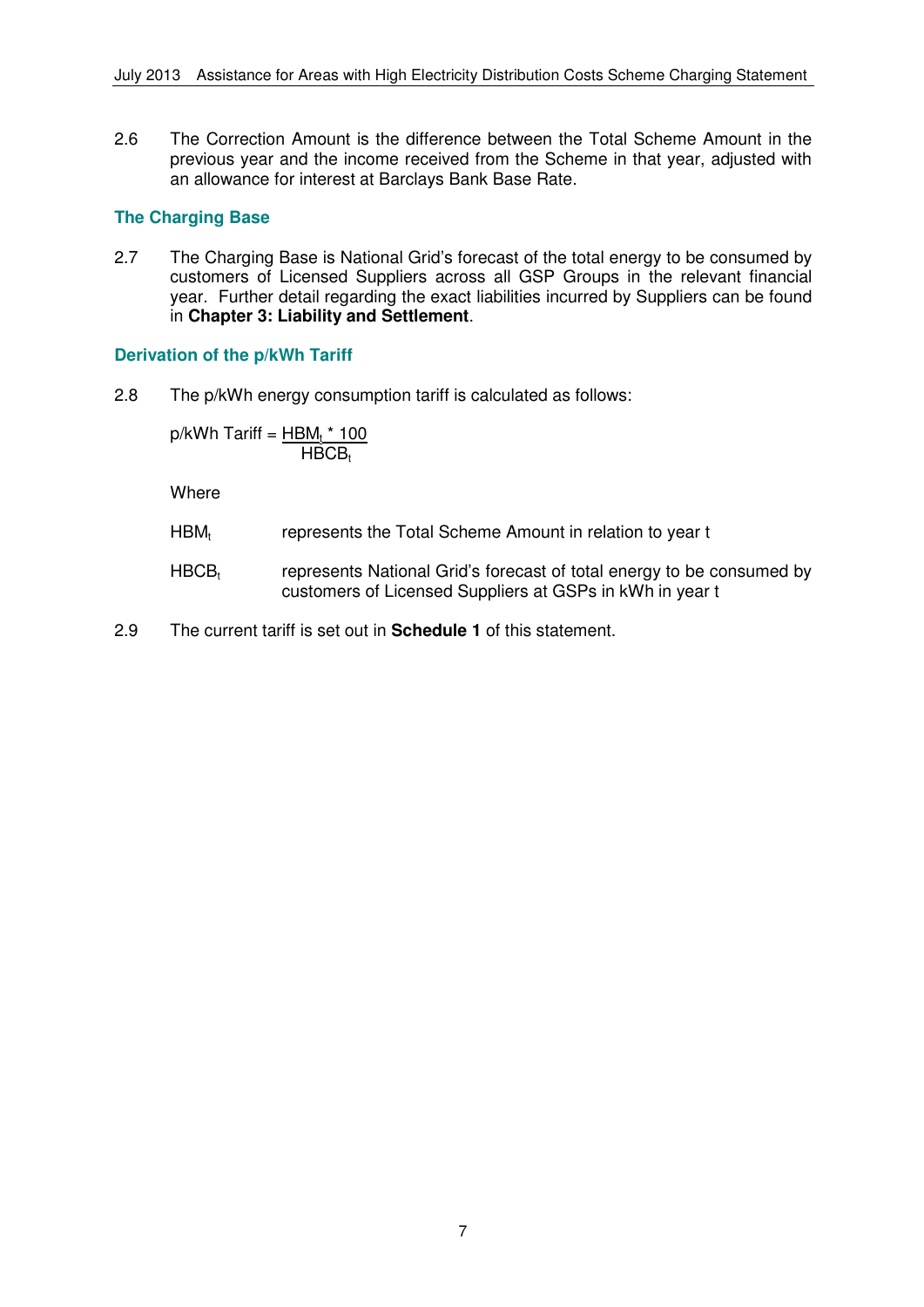### **Chapter 3: Liability and Settlement**

#### **Parties Liable for Charges**

3.1 Licensed Suppliers are liable for AAHEDC energy consumption charges.

#### **Basis of Charges**

- 3.2 From 1 April 2005, the AAHEDC energy consumption charge incurred by a Supplier will be determined by the total half-hourly and non half-hourly metered energy consumption over all settlement periods attributed to the following BM Units for which the Supplier is the lead party:
	- Supplier BM Units (i.e. those comprising plant and/or apparatus registered in SVA Metering Systems);
	- Any other BM Units relating to demand supplied by Licensed Suppliers by means of a distribution system.
- 3.3 Section 179 of the Energy Act 2004 has extended the definition of electricity supply to include electricity conveyed solely by means of a transmission system. Therefore from  $1<sup>st</sup>$  April 2006, the energy consumption charge incurred by a Supplier also includes BM Units relating to Non-Embedded Customers.
- 3.4 BM Units relating to Station Load, Pumping Demand and Additional Load at Power Stations, and Interconnector User BM Units, are not liable for Assistance for Areas with High Electricity Distribution Costs Scheme energy consumption charges.
- 3.5 For the avoidance of doubt, BM Units in the North of Scotland are liable for Assistance for Areas with AAHEDC energy consumption charges.

#### **Settlement**

3.6 AAHEDC energy consumption charges are invoiced on a quarterly basis, with invoices despatched by 15 August, 15 November, 15 February and 15 May (or the following business day). In 2013/14, the invoicing timetable will be as follows:

| <b>Period of Liability</b> | <b>Invoice Date</b> | <b>Payment Date</b> |
|----------------------------|---------------------|---------------------|
| April – June 2013          | 15 August 2013      | 12 September 2013   |
| July - September 2013      | 15 November 2013    | 13 December 2013    |
| October - December 2013    | 15 February 2014    | 15 March 2014       |
| January - March 2014       | 15 May 2014         | 12 June 2014        |

- 3.7 Payment terms for invoices relating AAHEDC energy consumption charges are 28 days. The dates by which such invoices relating to the financial year 2013/14 should be paid can be seen in the above table.
- 3.8 Invoices may also include a separate amount representing an interest charge to cover the late payment of previous invoices. This will be applied at 8% above the base interest rate on any payments not made on the payment due date, calculated for each day after the payment due date up to and including the date on which payment was actually made. Suppliers should also note that Condition 30A of their Supply Licence requires them to pay relevant invoices in accordance with the above timetable.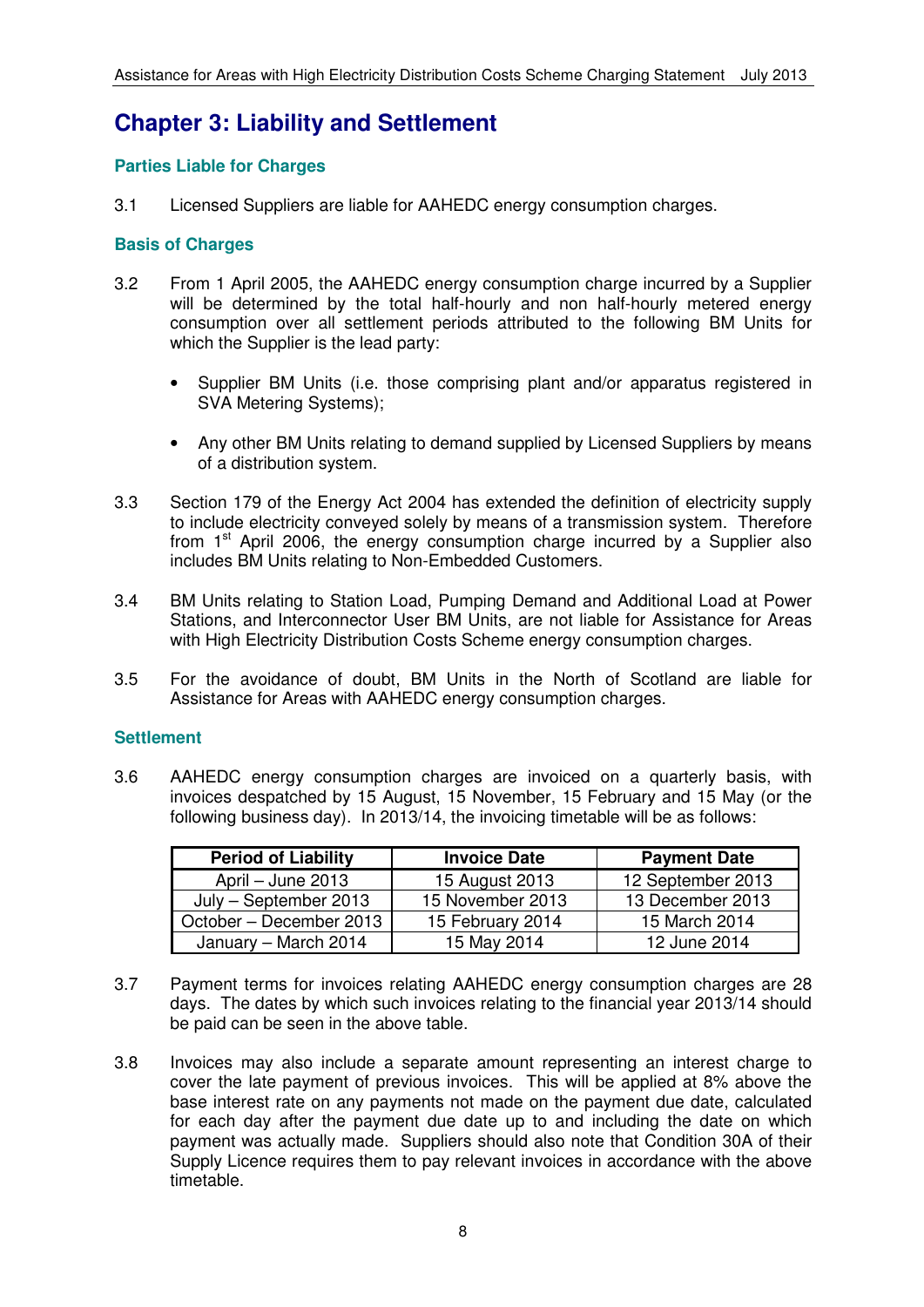- 3.9 Invoices are calculated using the best possible settlement data relating to half-hourly and non half-hourly metered energy consumption supplied from BSCCo available at the time. This calculation may be performed at any time between receipt of data from the Initial Settlement Run relating to the final day of the relevant quarter and the invoice date, as set out in paragraph 3.4. In normal circumstances, for an entire quarter, the data will predominantly comprise that from the Initial and First Reconciliation Settlement Runs however National Grid will confirm which BSCCo data has been used.
- 3.10 In the event of data for any settlement day being unavailable at the time of the invoice calculation then National Grid will substitute such data as it shall, at its reasonable discretion, think fit. In normal circumstances, data for the corresponding settlement day the previous week will be used but occasionally last year's data may be used if a gap occurs during an annual holiday, Easter for example. If such a situation arises then National Grid will notify the method of substitution to users.
- 3.11 Settlement is final at the Invoice Date. There is no reconciliation using data from the Final Reconciliation Settlement Run.
- 3.12 In the event of any queries concerning the operation of the Assistance for Areas with High Electricity Distribution Costs Scheme please contact our **Charging Team** using the details set out on page 3 of this statement.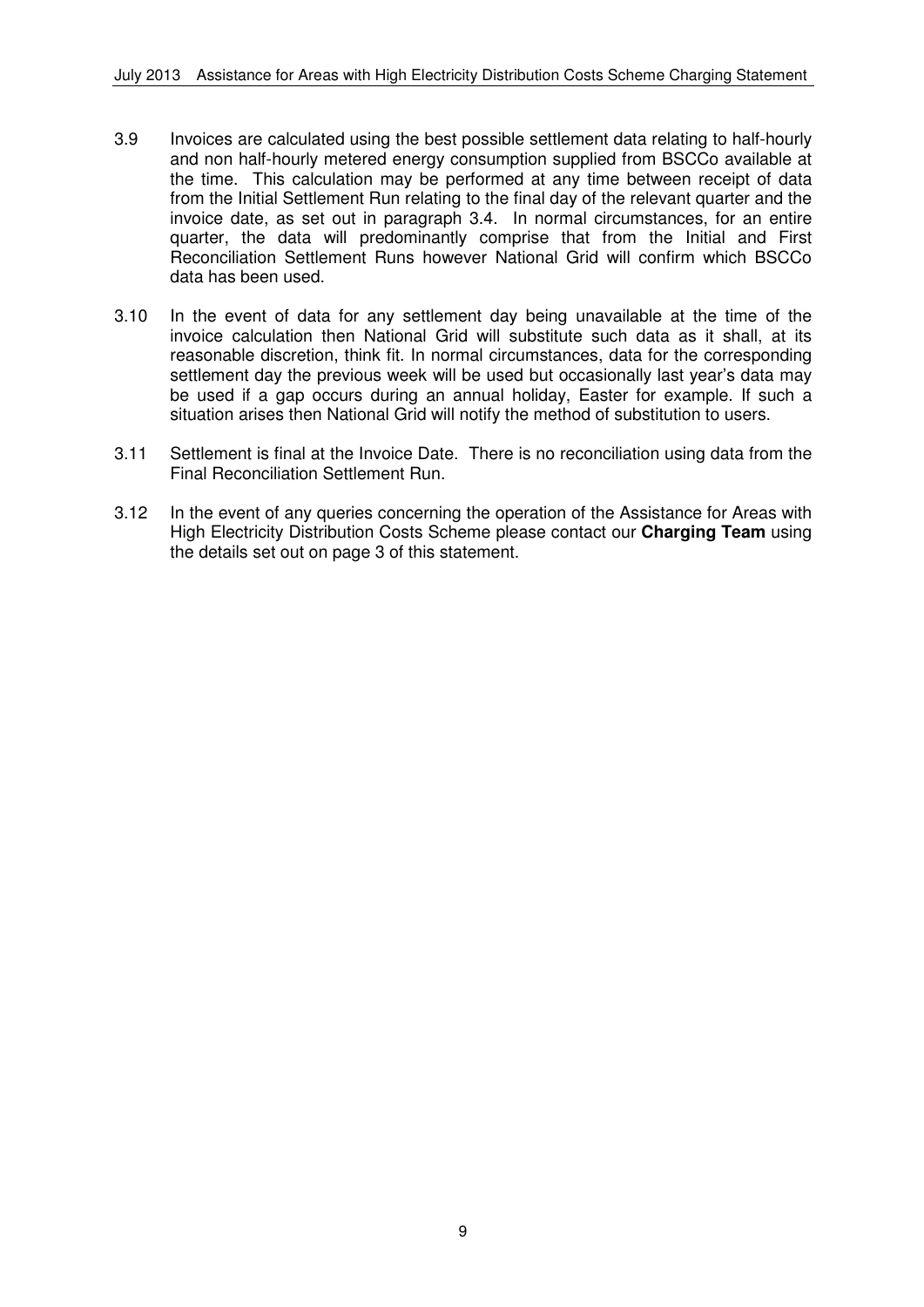# **Appendix 1: Example: Calculation of Quarterly Liability**

This appendix illustrates the methodology used by National Grid in the derivation of charges relating to the Assistance for Areas with High Electricity Distribution Costs Scheme through the use of a hypothetical example.

Supplier A is the lead party of one set of 14 Base BM Units. It is also the lead party of one BM Unit relating to a Non-Embedded Customer. Using the best settlement data available at the time, the following energy consumption for Quarter 1, 2013/14 (i.e. 1 April 2013 – 30 June 2013) is recorded:

|                            | Quarterly     |
|----------------------------|---------------|
| <b>BM Unit</b>             | Energy (kWh)  |
| 2<br>AAAAA000              | 100,000,000   |
| 2<br>BAAAA000              | 100,000,000   |
| $\overline{2}$<br>CAAAA000 | 100,000,000   |
| 2<br>DAAAA000              | 100,000,000   |
| $\overline{2}$<br>EAAAA000 | 100,000,000   |
| $\overline{2}$<br>FAAAA000 | 100,000,000   |
| $\overline{2}$<br>GAAAA000 | 100,000,000   |
| $\overline{2}$<br>HAAAA000 | 100,000,000   |
| $\overline{2}$<br>JAAAA000 | 100,000,000   |
| $\overline{2}$<br>KAAAA000 | 100,000,000   |
| $2^{\circ}$<br>LAAAA000    | 100,000,000   |
| $^{2}$<br>MAAAA000         | 100,000,000   |
| $\mathbf{2}^-$<br>NAAAA000 | 100,000,000   |
| 2<br>PAAAA000              | 100,000,000   |
| Sub-total                  | 1,400,000,000 |
| AAAAD-1                    | 100,000,000   |
| Total                      | 1,500,000,000 |

The Supplier's charge for Quarter 1 is therefore calculated as follows:

 $Change = 1.500,000,000kWh \times 0.018972$ 100 and 100

**= £284,580.00** 

These charges would be invoiced in accordance with the timetable set out in **Chapter 3** of this statement.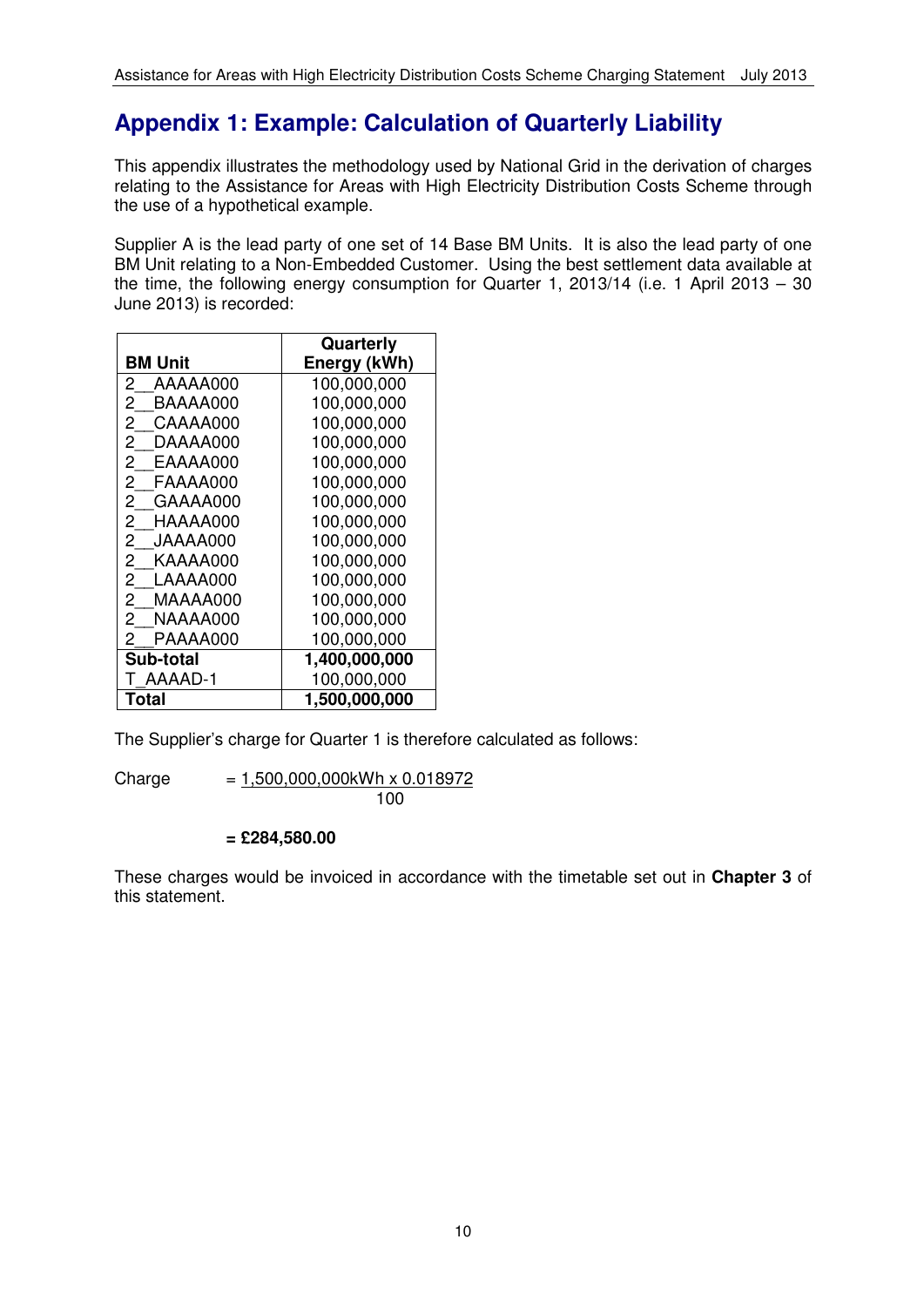### **Glossary**

The following definitions are intended to assist the reader's understanding of this document. In the event of conflict with definitions given elsewhere, those used in the Electricity Act 1989 (as amended by the Utilities Act 2000 and the Energy Act 2004), Transmission Licence, Grid Code, Balancing and Settlement Code and Connection and Use of System Code take precedence.

For the avoidance of doubt "as defined in the BSC" relates to the Balancing and Settlement Code as published from time to time.

| <b>AAHEDC</b>                                                                                             | An abbreviation of the Assistance for Areas with High<br><b>Electricity Distribution Costs Scheme</b>                                                                                                   |  |  |
|-----------------------------------------------------------------------------------------------------------|---------------------------------------------------------------------------------------------------------------------------------------------------------------------------------------------------------|--|--|
| Act                                                                                                       | The Electricity Act 1989                                                                                                                                                                                |  |  |
| <b>Additional Load</b>                                                                                    | Site Load other than Station Load and importing Generating<br>Units for processes other than the production of electricity                                                                              |  |  |
| <b>Administration Allowance</b>                                                                           | The amount of the revenue allowance that National Grid is<br>permitted to retain to cover the costs of administering the<br>Scheme                                                                      |  |  |
| <b>Assistance Amount</b>                                                                                  | The amount payable by National Grid to a relevant distributor<br>in a relevant year under the Scheme                                                                                                    |  |  |
| <b>Assistance for Areas with</b><br><b>High Electricity</b><br><b>Distribution Costs</b><br><b>Scheme</b> | The scheme established pursuant to the Energy Act 2004<br>(Assistance for Areas with High Distribution Costs) Order<br>2005                                                                             |  |  |
| <b>Balancing and Settlement</b><br>Code (BSC)                                                             | As defined in the Transmission Licence                                                                                                                                                                  |  |  |
| <b>Base BM Unit</b>                                                                                       | As defined in the BSC                                                                                                                                                                                   |  |  |
| <b>Base Interest Rate</b>                                                                                 | In respect of any day, the rate per annum which is equal to<br>the base lending rate from time to time of Barclays Bank plc<br>as at the close of business on the immediately preceding<br>business day |  |  |
| <b>BM Unit</b>                                                                                            | Defined in the BSC as:                                                                                                                                                                                  |  |  |
|                                                                                                           | "a unit established and registered (or to be established and<br>registered) by a Party in accordance with section K3 [of the<br>BSC]"                                                                   |  |  |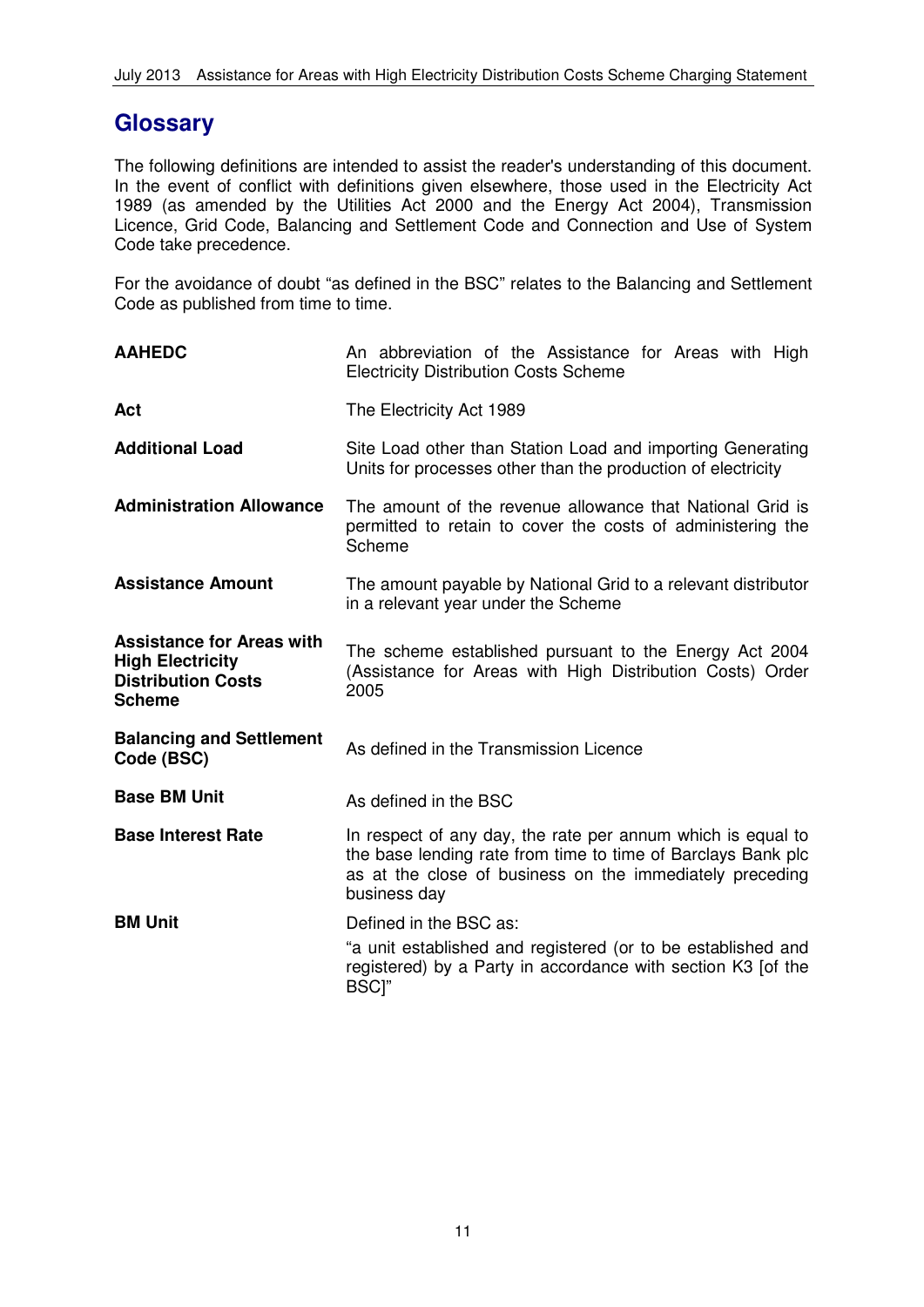| <b>BM Unit Metered Volume</b>                      | Defined in the BSC as:                                                                                                                                                                                                                           |                                                                                                                                                                                                                                |  |
|----------------------------------------------------|--------------------------------------------------------------------------------------------------------------------------------------------------------------------------------------------------------------------------------------------------|--------------------------------------------------------------------------------------------------------------------------------------------------------------------------------------------------------------------------------|--|
| "QM <sub>ii</sub> "                                | (i)                                                                                                                                                                                                                                              | "In respect of a Settlement Period:<br>in relation to a BM Unit (other than an Interconnector<br>BM Unit) comprising CVA Metering Systems, the<br>Metered Volume (as determined in accordance with<br>Section R [of the BSC]); |  |
|                                                    | (ii)                                                                                                                                                                                                                                             | in relation to an Interconnector BM Unit, the quantity<br>determined in accordance with Section R7.4.2 [of the<br>BSC <sub>I</sub> ;                                                                                           |  |
|                                                    | (iii)                                                                                                                                                                                                                                            | in relation to an Interconnector Error Administrator<br>BM Unit, the quantity determined in accordance with<br>Section T4.1; and                                                                                               |  |
|                                                    | (iv)                                                                                                                                                                                                                                             | in relation to a Supplier BM Unit, the quantity<br>determined in accordance with section T4.2.1 [of the<br>BSCI."                                                                                                              |  |
| <b>BSCCo</b>                                       |                                                                                                                                                                                                                                                  | As defined in the BSC                                                                                                                                                                                                          |  |
| <b>Charging Base</b>                               |                                                                                                                                                                                                                                                  | As defined in section 2.7 of this statement                                                                                                                                                                                    |  |
| <b>Charging Statements</b>                         | Documents prepared by National Grid in accordance with<br>Conditions C4, C5 and C6 of the Transmission Licence<br>setting out charges payable for connection to, and use of, the<br>transmission system for matters other than the Scheme        |                                                                                                                                                                                                                                |  |
| <b>Connection and Use of</b><br><b>System Code</b> | A document prepared by National Grid in accordance with<br>Condition C10 of the Transmission Licence forming the main<br>contractual framework governing connection to, and use of,<br>the transmission system for matters other than the Scheme |                                                                                                                                                                                                                                |  |
| <b>Correction Amount</b>                           | The difference between the Total Scheme Amount in the<br>previous year and the income received from the Scheme in<br>that year                                                                                                                   |                                                                                                                                                                                                                                |  |
| <b>CUSC</b>                                        | The Connection and Use of System Code                                                                                                                                                                                                            |                                                                                                                                                                                                                                |  |
| <b>Demand</b>                                      | Electricity consumed at sites or by equipment not owned and<br>operated by National Grid                                                                                                                                                         |                                                                                                                                                                                                                                |  |
| <b>Distribution</b>                                | Conveyance of electricity by means of a Distribution System                                                                                                                                                                                      |                                                                                                                                                                                                                                |  |
| <b>Distribution System</b>                         | As defined in the BSC                                                                                                                                                                                                                            |                                                                                                                                                                                                                                |  |
| <b>Energy Consumption</b>                          | As defined in sections 3.2 and 3.3 of this statement                                                                                                                                                                                             |                                                                                                                                                                                                                                |  |
| <b>Energy Consumption</b><br>Charge                | Charge levied on Suppliers in order to allow National Grid to<br>recover the Total Scheme Amount                                                                                                                                                 |                                                                                                                                                                                                                                |  |
| <b>Energy Consumption</b><br><b>Tariff</b>         | statement                                                                                                                                                                                                                                        | The tariff levied on Suppliers' Energy Consumption in order<br>to allow National Grid to recover the Total Scheme Amount,<br>and calculated in accordance with Chapter 2 of this                                               |  |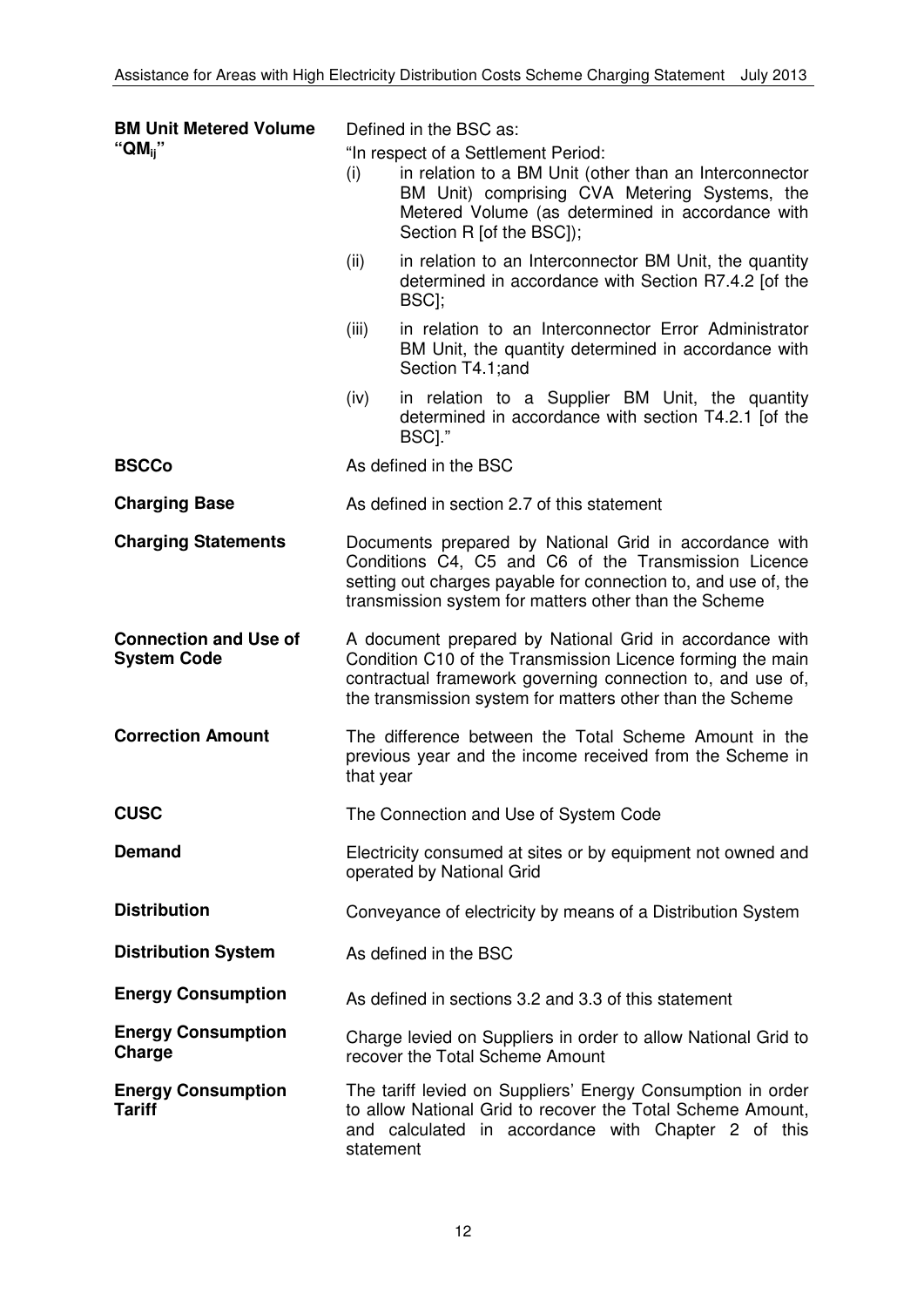| <b>First Reconciliation</b><br><b>Settlement Run</b> | As defined in the BSC                                                                                                                                                                                                                                                   |  |
|------------------------------------------------------|-------------------------------------------------------------------------------------------------------------------------------------------------------------------------------------------------------------------------------------------------------------------------|--|
| <b>Final Reconciliation</b><br><b>Settlement Run</b> | As defined in the BSC                                                                                                                                                                                                                                                   |  |
| <b>Financial Year</b>                                | The period of 12 months ending on 31 <sup>st</sup> March in each<br>calendar year                                                                                                                                                                                       |  |
| <b>Generating Unit</b>                               | As defined in the Grid Code                                                                                                                                                                                                                                             |  |
| <b>Grid Code</b>                                     | A document prepared by National Grid in accordance with<br>Condition C14 of the Transmission Licence setting out the<br>technical parameters for the operation and use of the<br>transmission system and of plant and apparatus connected<br>to the transmission system |  |
| <b>Grid Supply Point (GSP)</b>                       | A point of delivery from the GB Transmission System to a<br>distribution system or Non-Embedded User                                                                                                                                                                    |  |
| <b>GSP Group</b>                                     | As defined in the BSC                                                                                                                                                                                                                                                   |  |
| <b>Hydro Benefit</b>                                 | A common abbreviation of the Assistance for Areas with<br>High Electricity Distribution Costs Scheme. More accurately,<br>the scheme preceding the Assistance for Areas with High<br><b>Electricity Distribution Costs Scheme</b>                                       |  |
| <b>Initial Settlement Run</b>                        | As defined in the BSC                                                                                                                                                                                                                                                   |  |
| Interconnector                                       | As defined in the BSC                                                                                                                                                                                                                                                   |  |
| <b>Interconnector User</b>                           | As defined in the BSC                                                                                                                                                                                                                                                   |  |
| <b>Interconnector User BM</b><br><b>Units</b>        | BM Units for which the lead party is an Interconnector User                                                                                                                                                                                                             |  |
| <b>Licensed Supplier</b>                             | A holder of an electricity supply licence                                                                                                                                                                                                                               |  |
| <b>Non-Embedded Customer</b>                         | A User, except an Electricity Distributor, receiving electricity<br>direct from the National Grid Transmission<br>System<br>irrespective of from whom it is supplied                                                                                                    |  |
| <b>North of Scotland</b>                             | The area of Scotland specified in Schedule 1 of the Energy<br>Act 2004 (Assistance for Areas with High Distribution Costs)<br><b>Order 2005</b>                                                                                                                         |  |
| Ofgem                                                | The Office of Gas and Electricity Markets                                                                                                                                                                                                                               |  |
| <b>Power Station</b>                                 | Defined in the Grid Code as:                                                                                                                                                                                                                                            |  |
|                                                      | "an installation comprising one or more Generating Units<br>(even where sited separately) owned and/or controlled by the<br>same Generator, which may be reasonably considered as<br>being managed as one Power Station."                                               |  |
| <b>Relevant Distributor</b>                          | As defined in Condition C20 of the Transmission Licence                                                                                                                                                                                                                 |  |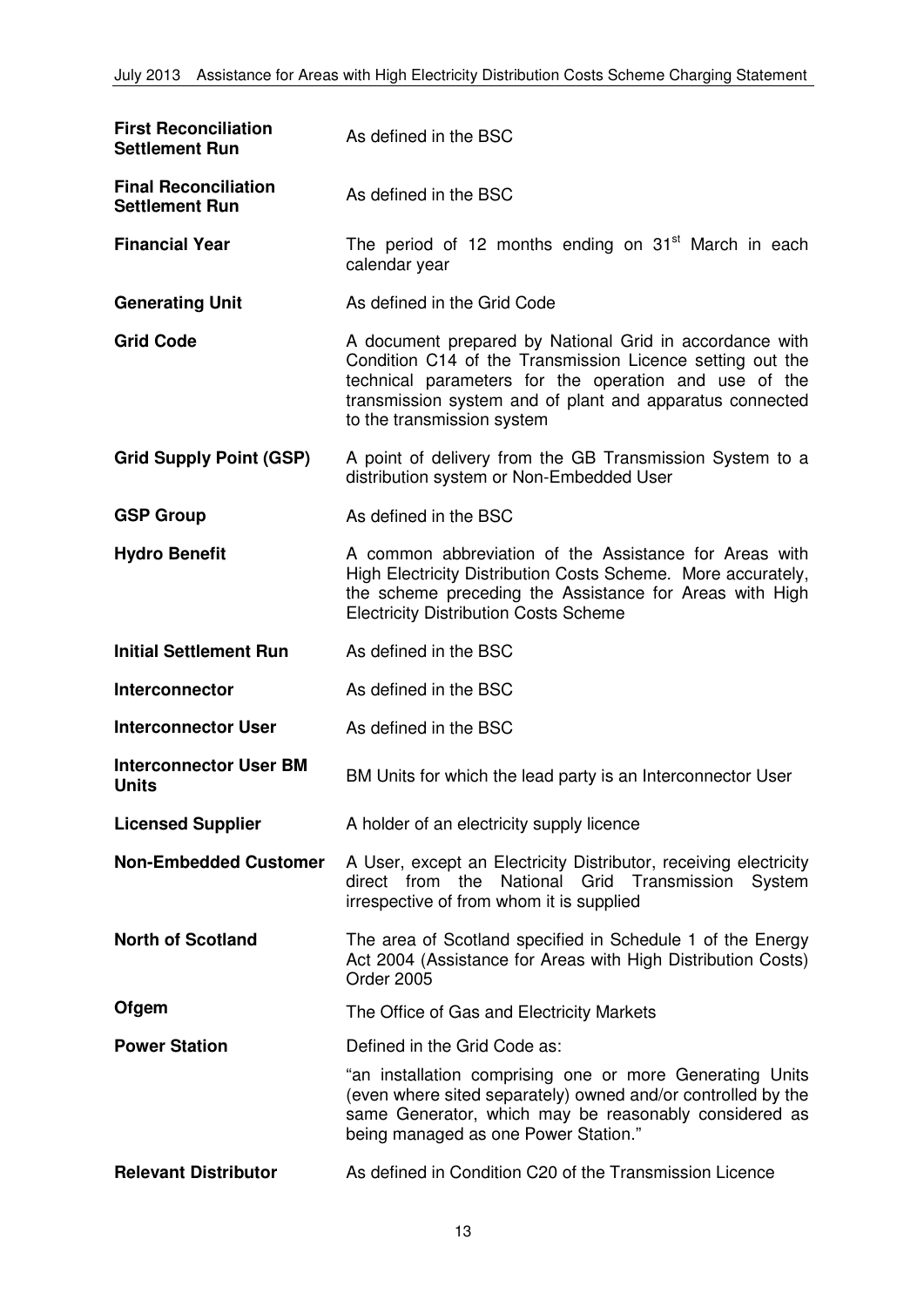| <b>Retail Price Index</b>  | In the context of the Scheme, means the percentage change<br>(whether of a positive or a negative value) in the arithmetic<br>average of the Retail Price Index figures published or<br>determined with respect to each of the six months May to<br>October (both inclusive) in relation to the relevant year t-1<br>and that are published or determined with respect to the<br>same months in relation to the relevant year t-2                                                                                                                                                                                              |  |
|----------------------------|--------------------------------------------------------------------------------------------------------------------------------------------------------------------------------------------------------------------------------------------------------------------------------------------------------------------------------------------------------------------------------------------------------------------------------------------------------------------------------------------------------------------------------------------------------------------------------------------------------------------------------|--|
| <b>Scheme</b>              | The Assistance for Areas with High Electricity Distribution<br><b>Costs Scheme</b>                                                                                                                                                                                                                                                                                                                                                                                                                                                                                                                                             |  |
| <b>Settlement Day</b>      | has the meaning given to that expression in the BSC                                                                                                                                                                                                                                                                                                                                                                                                                                                                                                                                                                            |  |
| <b>Settlement Period</b>   | Defined in the BSC as:                                                                                                                                                                                                                                                                                                                                                                                                                                                                                                                                                                                                         |  |
|                            | "Settlement Period j starts at the spot time occurring at the<br>beginning of the half hour and ends at the spot time<br>occurring exactly 30 minutes later. The spot time at the<br>beginning of one period therefore coincides with the spot<br>time at the end of the previous period."                                                                                                                                                                                                                                                                                                                                     |  |
| <b>Settlement Run</b>      | Defined in the BSC as:                                                                                                                                                                                                                                                                                                                                                                                                                                                                                                                                                                                                         |  |
|                            | "a determination (in accordance with Section T), in relation to<br>a Settlement Day, of amounts giving rise, on the part of<br>Trading Parties and the Transmission Company, to a liability<br>to pay or a right to be paid by the BSC Clearer amounts in<br>respect of Trading Charges in each Settlement Period in that<br>Settlement Day, and of the net credit or debit in respect of<br>such amounts; and where the context requires a reference to<br>a Settlement Run includes the data and information<br>produced by the SAA following such a determination and<br>delivered to the FAA in accordance with Section N" |  |
| <b>Site Load</b>           | May comprise Station Load and Additional Load.                                                                                                                                                                                                                                                                                                                                                                                                                                                                                                                                                                                 |  |
|                            | The sum of the BM Unit Metered Volumes (QM <sub>ii</sub> ), expressed<br>as a positive number, of BM Units within the Trading Unit<br>with $QM_{ii}$ less than zero during the three Settlement Periods<br>of the Triad (i.e. $\Sigma QM_{ii}$ where $QM_{ii} < 0$ )                                                                                                                                                                                                                                                                                                                                                           |  |
| <b>Specified Area</b>      | As defined in the Energy Act 2004 (Assistance for Areas with<br>High Distribution Costs) Order 2005                                                                                                                                                                                                                                                                                                                                                                                                                                                                                                                            |  |
| <b>Station Load</b>        | The Station Load is equal to the sum of the demand of BM<br>Units solely comprising the Station Transformers within the<br>Power Station. For the avoidance of doubt, Station Load<br>excludes BM Units comprising Additional Load                                                                                                                                                                                                                                                                                                                                                                                             |  |
| <b>Station Transformer</b> | Defined in the Grid Code "as a transformer supplying<br>electrical power to the auxiliaries of a power station which is<br>not directly connected to the generating unit terminals."                                                                                                                                                                                                                                                                                                                                                                                                                                           |  |
| <b>Supplier</b>            | A holder of an electricity supply licence                                                                                                                                                                                                                                                                                                                                                                                                                                                                                                                                                                                      |  |
| <b>Supplier BM Unit</b>    | As defined in the BSC                                                                                                                                                                                                                                                                                                                                                                                                                                                                                                                                                                                                          |  |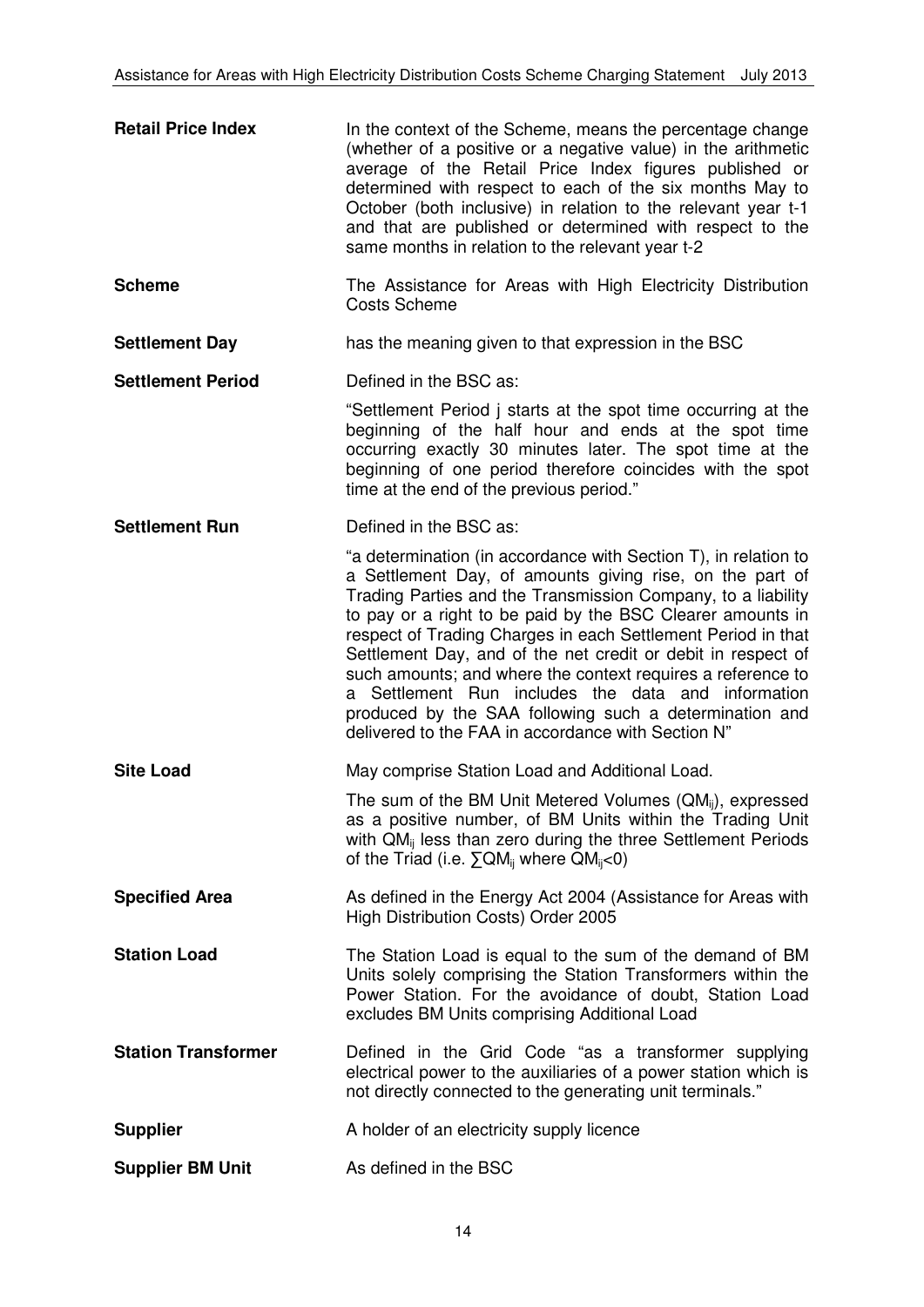| <b>SVA</b>                  | Supplier Volume Allocation, as defined in the BSC                                                                                       |  |  |
|-----------------------------|-----------------------------------------------------------------------------------------------------------------------------------------|--|--|
| <b>SVA Metering System</b>  | As defined in the BSC                                                                                                                   |  |  |
| <b>Total Scheme Amount</b>  | National Grid's maximum allowable revenue in relation to the<br>Assistance for Areas with High Electricity Distribution Costs<br>Scheme |  |  |
| <b>Transmission Licence</b> | The licence granted to National Grid Company plc under<br>Section $6(1)(b)$ of the Act                                                  |  |  |
| <b>Transmission system</b>  | A system which consists (wholly or mainly) of electrical plant<br>and lines at transmission voltages                                    |  |  |
| <b>Transmission voltage</b> | In England and Wales, voltages above 132kV, and in<br>Scotland, voltages of 132kV and above                                             |  |  |